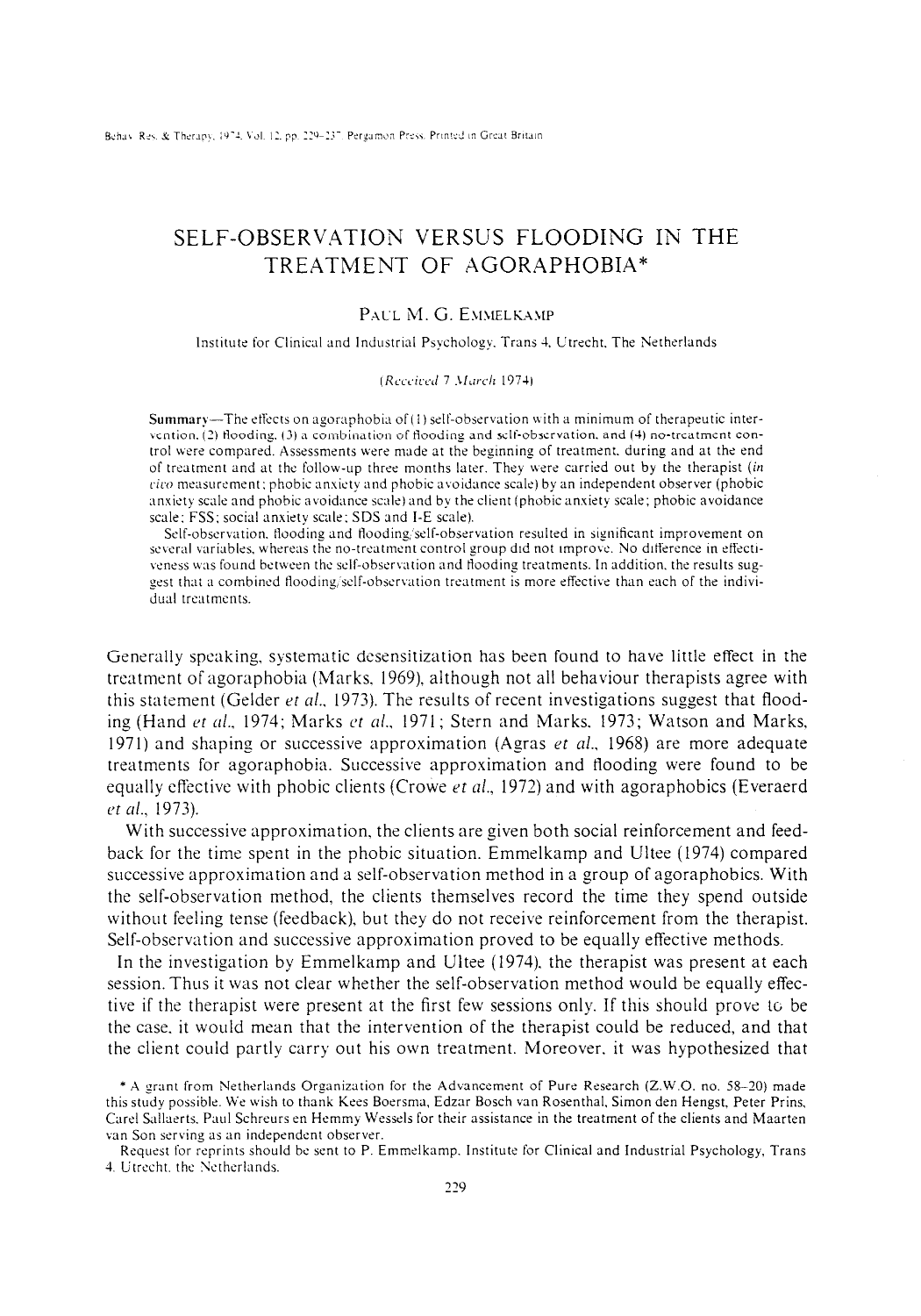after a few flooding sessions, given at the start of the treatment, the client could carry out the self-observation procedure more successfully. In order to investigate this, the effects of the following methods for treating agoraphobia were compared: (1) self-observation with a minimum of therapeutic intervention. (2) Hooding. (3) a combination of flooding and self-observation, and (4) a no-treatment control.

# Design

The first nine clients who qualified for treatment were given a pre-test and put on a waiting list. After one month a post-test followed, and these clients were split up into groups according to the treatment they were to receive. These clients were matched according to the following variables: duration of time they were able to walk around in the streets alone; sex; duration of complaint. The other clients were also matched, and then placed into groups according to the treatment they were to receive: (1) flooding: twelve flooding sessions, three before and nine after the intermediate test, (2) self-observation; twelve self-observation sessions, three before and nine after the intermediate test, (3) flooding/self-observation: three flooding sessions after the intermediate test followed by nine self-observation sessions. After completion of the three treatments the post-test assessments were made and 3 months later, a follow-up was conducted.

### *Ttxwttwnts*

The home of the client was used as the starting point in the treatment (cf. Everaerd et al., 1973; Emmelkamp and Ultee, 1974).

As a rule there were three sessions of 90 min each, per week.

## I. FLOODING

The first session was spent in making a list of the phobic situations and their relevant cues. It was also ascertained how vividly the client was able to imagine both neutral situations (e.g. the living room) and phobic situations (e.g. the street). The sessions that followed consisted of 45 min of flooding in the imagination, immediately followed by 45 min of flooding *in vivo*. With flooding in the imagination, the client was instructed to sit as comfortably and relaxed as possible and to close his eyes. Next, the therapist asked the



Fig. I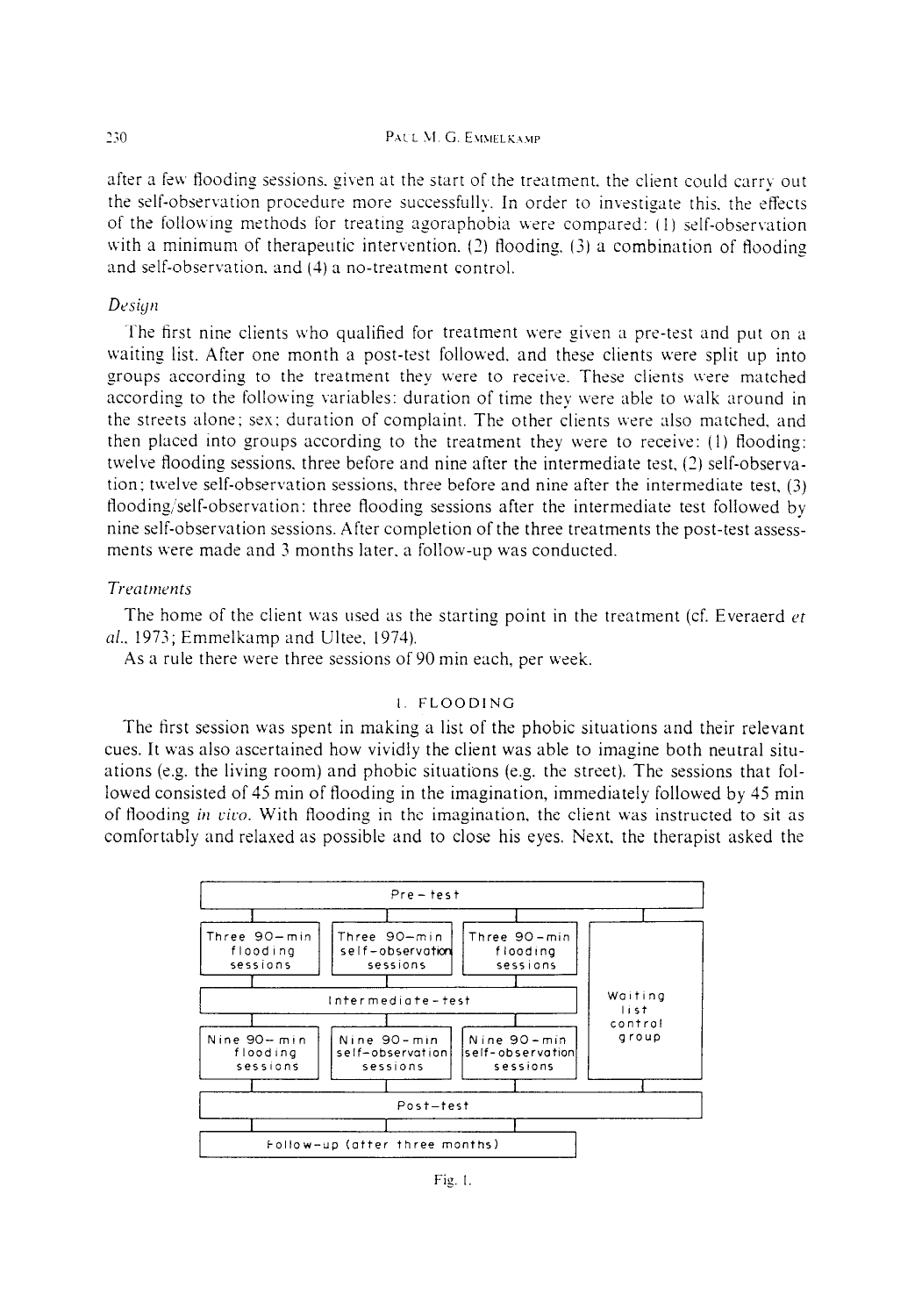client to imagine the situations described by the therapist as vividly as possible, and not to banish these scenes from his imagination. Those situations kvhich aroused the greatest anxiety were described to the client; for example, walking in the street alone, sitting in a crowded room, or travelling by bus. train or car.

Variations in the situations were introduced if. on inquiry, it appeared that certain situations no longer aroused anxiety. No psychodynamic cues were included in the scenes.

The 45 min of flooding in the imagination \vere immediately follobved by 45 min of flooding in vivo: the client had to walk in the streets, on his own, along a route which he and his therapist had jointly determined.

## 2. SELF OBSERVATION

The technique involves a graduated approach by the subject into the actual feared situation. with instructions to turn back on experiencing undue anxiety. In fact, this procedure is a modification of successive approximation. The differences with the latter procedure are that in self-observation the client observes his progress by recording the time he is able to spend outside without feeling tense and that he never is reinforced by his therapist.

Right from the first session, the client had to enter the phobic situation. Therapist and client agreed upon a route through the city, pretty difficult for the client, leading in a straight line from his home. The client had to walk alone without any aid which might reduce anxiety (e.g. umbrella, bicycle, hand-bag, sunglasses, dog, etc.). The same rule applied to clients treated by flooding. He was given the following instructions: "You must now go into the street and stay outside until you begin to feel uncomfortable or tense. As soon as you\_no longer feel happy, you must come back straight away." The client had to record the duration of each trial. After returning home for the first time he had to write down the duration in a note-book. Then he had to enter the phobic situation in the same way. This procedure was repeated until the 90-min session was over. The therapist was present only at the first five sessions, and had been instructed to occupy himself with work of his own and to interfere with the activities of the client as little as possible.

After five sessions the client had to carry on alone. At the end of each trial he had to note down the time spent outside without feeling tense, and he had to send the results to his therapist at the end of each session. After seven 'homework' sessions the post-test was applied.

## 3. FLOODING/SELF-OBSERVATION

In the first three sessions the client was given the flooding treatment. In this case too, each session consisted of 45 min of flooding in the imagination, immediately followed by 45 min of flooding in vivo. After the intermediate test, the client was treated with the selfobservation method.

The therapist was present only at the first two sessions with the self-observation method. This means that both in the case of the self-observation treatment and in the case of the flooding/self-observation treatment, the therapist was present at only five sessions altogether. After seven 'homework' sessions, the post-test was applied.

## 4. WAITING-LIST CONTROL GROUP

Only a pre-test and a post-test were performed with this group. There was no contact between the client and the therapist during the intervening period: the client was told that there was no possibility of treatment for some time.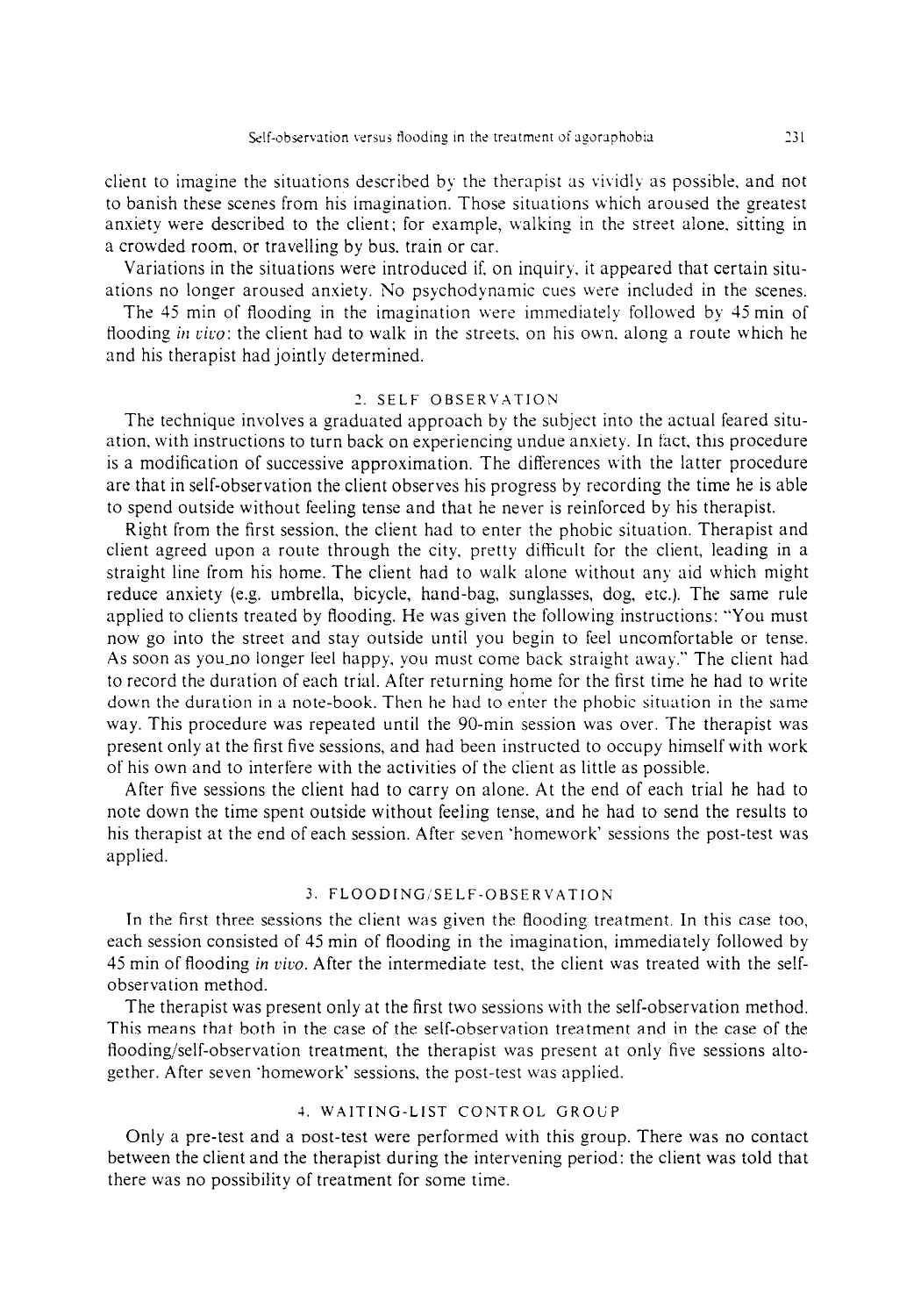### *Therapisrs*

The therapists in this investigation were either advanced clinical psychology students or psychologists who had just finished their studies: they were all versed in behaviour therapy. All the therapists were supervised by the author. Weekly group discussions were held at which difficulties connected with the treatments were discussed.

# *Clirr7ts*

Twenty-nine clients took part in the experiment. 18 women and 11 men. During the first phase of treatment. three clients decided not to continue with the treatment. leaving 16 women and 10 men. Their average age was 43.9 yr, ranging from 22 to 69 yr. The average duration of the complaint was 9.2 yr. ranging from 1 to 49 yr.

After the intermediate test. 2 clients dropped out because of illness, and another 4 because they could not meet the methodological demands of the experiment.

Thus of the original twenty-nine subjects, thirteen women and seven men completed the treatment: four subjects from the flooding group dropped out, four from the self-observation group and one from the flooding/self-observation group.

#### Assessments

Assessments were carried out at the pre-test, intermediate test, post-test and the followup by the client and the therapist. In addition, an independent observer-a clinical psychologist—assessed the client at the beginning and the end of the treatment.

In vivo *measurement*. The client was instructed to go into the street and to stay outside until he began to feel uncomfortable or tense. then he had to come back straight away. The duration of time spent outside was measured by the therapist.

*Phobic anxiety and avoidance scales.* Client, therapist and indepdendent observer rated five phobic situations on 9-point scales for phobic anxiety and phobic avoidance respectively (Watson and Marks, 1971). The scores for the main phobia (street) were calculated separately; the scores for the other four phobias were added up.

*Anxious mood and panic.* Therapist and independent observer rated the client on 9-point scales for anxious mood and panic (Watson and Marks, 1971).

| Correlations<br>between |                   | Main phobia         | Other phobias            |                     |  |
|-------------------------|-------------------|---------------------|--------------------------|---------------------|--|
|                         | Phobic<br>anxiety | Phobic<br>avoidance | <b>Phobic</b><br>anxiety | Phobic<br>avoidance |  |
| Client-therapist        | 0.53              | 0.62                | 0.74                     | 0.73                |  |
| Client-observer         | 0.62              | 0.55                | 0.71                     | 0.69                |  |
| Therapist-observer      | 0.59              | 0.54                | 0.70                     | 0.74                |  |

| Table 1. Reliability across raters ( $N = 20$ ) |  |  |  |  |  |  |
|-------------------------------------------------|--|--|--|--|--|--|
|-------------------------------------------------|--|--|--|--|--|--|

Moreover, the clients filled in the following questionnaires at the pre-test, the post-test and the follow-up: *Fear Survey Schedule* (FSS) (Wolpe and Lang, 1964; range 76-380); Social Anxiety Scale (SAS) (Willems et al., 1973; range 0-96); *Internal-External Control* Scale (I-E) (Rotter, 1966; range 12-71); and *Self-rating Depression Scale* (SDS) (Zung, 1965; range *23-92).* Variations adapted for use in the Netherlands were used.

#### 232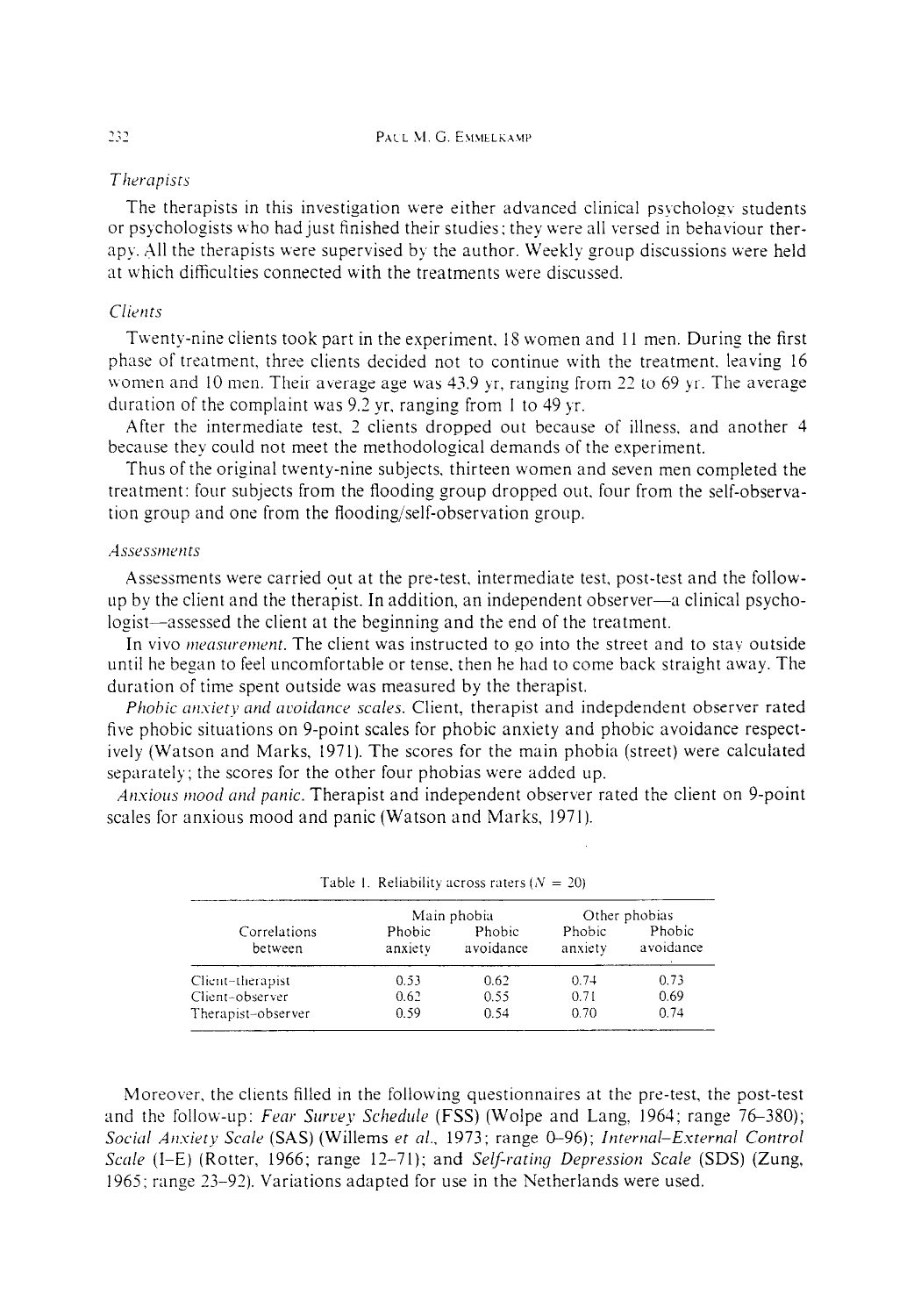### Inter-observer reliability

Although the inter-observer reliabilities for the phobic anxiety and avoidance scales were fairly high, they were in general somewhat lower than in previous investigations (Emmelkamp and Ultee, 1974; Watson and Marks, 1971).

As the inter-observer reliabilities between therapist and independent observer for panic and anxious mood were low,  $r = 0.29$  and  $r = 0.24$  respectively, these scales were not included in the data analysis.

## **RESULTS**

At the beginning of the treatment, a significant difference between the various conditions was found only on the SAS: the mean of the waiting-list control group was significantly lower than the mean of the self-observation group ( $p < 0.10$ ) and significantly lower than that of the flooding/self-observation group ( $p < 0.05$ ).

The effect of each individual treatment was tested with two-tailed t-tests for dependent samples.

|                        |                                            |       | Pre-test       | Post-test |           |    |                   |
|------------------------|--------------------------------------------|-------|----------------|-----------|-----------|----|-------------------|
| Flooding               |                                            | M     | <b>SD</b>      | M         | <b>SD</b> | df | $\pmb{t}$         |
| In vivo measurement    |                                            | 10.1  | 5.6            | 46.9      | 23.9      | 6  | $-3.51$ †         |
| Phobic anxiety scale   |                                            | 5.9   | 1.3            | 3.0       | 1.7       | 6  | $3.23 +$          |
| <b>Street</b>          |                                            | 6.9   | 1.4            | 4.0       | 2.0       | 6  | $2.55+$           |
|                        | $\begin{array}{c} C \\ O \\ T \end{array}$ | 6.5   | $\mathbf{1.0}$ | 2.9       | 1.6       | 6  | $4.08+$           |
|                        | $\begin{array}{c} C \\ O \\ T \end{array}$ | 20.4  | 3.8            | 14.9      | 8.1       | 6  | $2.66*$           |
| Other phobias          |                                            | 25.0  | 3.5            | 18.7      | 8.3       | 6  | 2.15              |
|                        |                                            | 21.1  | 6.6            | 14.6      | 7.4       | 6  | $2.65*$           |
| Phobic avoidance scale |                                            |       |                |           |           |    |                   |
|                        | $\rm _T^C$                                 | 6.4   | 0.9            | 4.0       | 2.1       | 6  | $2.79*$           |
| Street                 |                                            | 7.1   | 0.8            | 4.3       | 2.5       | 6  | $2.46*$           |
|                        |                                            | 7.1   | 0.6            | 4.1       | 1.7       | 6  | 3.33 <sup>†</sup> |
|                        | $\begin{array}{c} C \\ O \\ T \end{array}$ | 25.7  | 2.9            | 19.0      | 9.2       | 6  | 2.13              |
| Other phobias          |                                            | 27.1  | 2.9            | 20.1      | 10.8      | 6  | 1.68              |
|                        |                                            | 26.6  | 2.5            | 19.4      | 8.7       | 6  | 2.09              |
| FSS                    |                                            | 183.7 | 47.1           | 150.4     | 8.4       | 6  | 1.69              |
| SAS                    |                                            | 50.6  | 16.9           | 44.9      | 22.3      | 6  | 1.19              |
| I-E scale              |                                            | 41.7  | 7.6            | 43.1      | 4.8       | 6  | $-1.06$           |
| SDS                    |                                            | 54.1  | 8.4            | 46.3      | 8.8       | 6  | 1.62              |
|                        |                                            |       | Pre-test       | Post-test |           |    |                   |
| Self-observation       |                                            | M     | <b>SD</b>      | M         | <b>SD</b> | df | ţ                 |
| In vivo measurement    |                                            | 10.6  | 7.0            | 45.4      | 26.6      | 6  | $-4.041$          |
| Phobic anxiety scale   |                                            | 6.3   | 1.6            | 2.6       | 1.3       | 6  | $5.46^{+}$        |
| Street                 |                                            | 6.7   | 1.4            | 4.3       | 2.3       | 6  | $2.99*$           |
|                        | $\begin{matrix} C \\ O \\ T \end{matrix}$  | 6.0   | 0.8            | 3.4       | 1.6       | 6  | 3.96‡             |
|                        |                                            | 20.6  | 2.6            | 15.7      | 7.0       | 6  | 1.75              |
| Other phobias          |                                            | 25.1  | 3.8            | 21.1      | 6.7       | 6  | 2.01              |
|                        | $\begin{array}{c} C \\ O \\ T \end{array}$ | 18.4  | 5.0            | 14.6      | 4.5       | 6  | 4.821             |
| Phobic avoidance scale |                                            |       |                |           |           |    |                   |
|                        |                                            | 6.6   | 1.4            | 4.0       | 1.7       | 6  | $2.58*$           |
| Street                 |                                            | 7.0   | 1.4            | 4.9       | 1.9       | 6  | 2.17              |
|                        | $\begin{matrix} C \\ O \\ T \end{matrix}$  | 7.4   | 1.1            | 4.3       | 2.1       | 6  | $3.67 +$          |

Table 2. Effect of the individual treatments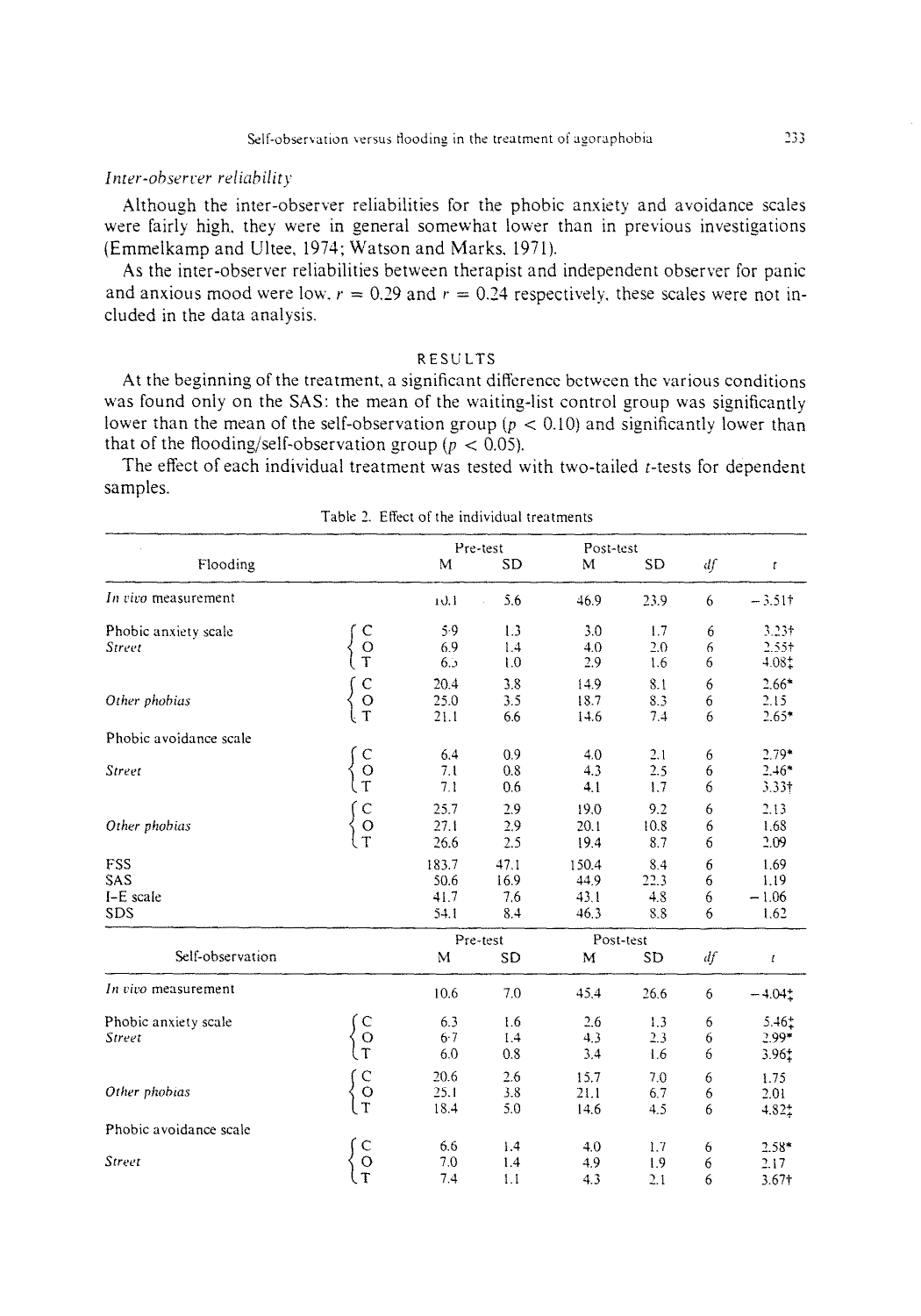|                           |                                            |       | Pre-test  | Post-test |      |    |                 |
|---------------------------|--------------------------------------------|-------|-----------|-----------|------|----|-----------------|
| Self-observation          |                                            | M     | <b>SD</b> | М         | SD   | df | t               |
|                           |                                            | 26.2  | 3.6       | 22.1      | 4.9  | 6  | 2.39            |
| Other phobias             | C<br>O<br>T                                | 25.1  | 5.8       | 25.0      | 6.0  | 6  | 0.08            |
|                           |                                            | 25.7  | 3.6       | 22.3      | 6.2  | 6  | 2.16            |
| FSS                       |                                            | 214.9 | 23.3      | 214.0     | 67.0 | 6  | 0.04            |
| <b>SAS</b>                |                                            | 59.9  | 14.8      | 60.1      | 15.4 | 6  | $-0.10$         |
| I-E scale                 |                                            | 43.3  | 7.1       | 40.0      | 8.0  | 6  | 1.26            |
| SDS                       |                                            | 54.7  | 9.4       | 52.3      | 10.3 | 6  | 0.50            |
|                           |                                            |       | Pre-test  | Post-test |      |    |                 |
| Flooding/self-observation |                                            | M     | <b>SD</b> | M         | SD   | df | $\sqrt{ }$      |
| In vivo measurement       |                                            | 12.3  | 11.2      | 65.0      | 27.1 | 5  | $-4.74^{+}_{+}$ |
| Phobic anxiety scale      |                                            | 6.2   | 1.7       | 2.3       | 1.3  | 5  | $6.38^{+}_{+}$  |
| Street                    |                                            | 7.0   | 1.5       | 3.0       | 1.5  | 5  | $6.32^{+}_{+}$  |
|                           | $\begin{array}{c} C \\ O \\ T \end{array}$ | 6.0   | 1.3       | 2.2       | 1.2  | 5  | $4.84^{+}_{+}$  |
|                           |                                            | 22.8  | 5.4       | 13.8      | 6.6  | 5  | 5.81‡           |
| Other phobias             |                                            | 23.3  | 4.3       | 14.0      | 8.0  | 5  | $4.05+$         |
|                           | $\begin{array}{c} C \\ O \\ T \end{array}$ | 19.5  | 6.1       | 12.3      | 3.5  | 5  | $2.78*$         |
| Phobic avoidance scale    |                                            |       |           |           |      |    |                 |
|                           |                                            | 6.3   | 1,4       | 3.3       | 1.8  | 5  | $3.11*$         |
| Street                    |                                            | 7.0   | 0.8       | 3.3       | 2.6  | 5  | $3.12*$         |
|                           | $\begin{array}{c} C \\ O \\ T \end{array}$ | 6.8   | 0.9       | 2.8       | 2.3  | 5  | $3.30*$         |
|                           |                                            | 26.2  | 3.4       | 18.2      | 7.9  | 5  | 2.44            |
| Other phobias             |                                            | 24.7  | 1.8       | 15.3      | 7.8  | 5  | $2.76*$         |
|                           | $\begin{array}{c} C \\ O \\ T \end{array}$ | 25.2  | 1.7       | 17.5      | 6.7  | 5  | 2.43            |
| FSS                       |                                            | 213.3 | 51.7      | 176.5     | 45.8 | 5  | 3.59+           |
| SAS                       |                                            | 64.0  | 15.7      | 64.2      | 12.4 | 5  | $-0.04$         |
| I-E scale                 |                                            | 44.2  | 8.0       | 45.2      | 4.0  | 5  | $-0.27$         |
| SDS                       |                                            | 61.2  | 8.8       | 59.2      | 10.0 | 5  | 1.20            |

| Table 2. | Continued |
|----------|-----------|

|                                       |                   | Pre-test                      |                             |                               | Post-test                  |                  |                                        |
|---------------------------------------|-------------------|-------------------------------|-----------------------------|-------------------------------|----------------------------|------------------|----------------------------------------|
| Waiting list-control                  |                   | M                             | <b>SD</b>                   | M                             | SD                         | df               | $\mathfrak{c}$                         |
| In vivo measurement                   |                   | 10.0                          | 7.9                         | 10.0                          | 8.0                        | 8                | 0.00                                   |
| Phobic anxiety scale<br>Street        |                   | 6.0<br>5.9                    | 1.8<br>1.4                  | 6.4<br>6.1                    | 1.1<br>1.0                 | 8<br>8           | $-0.77$<br>$-0.55$                     |
| Other phobias                         |                   | 18.6<br>20.4                  | 6.8<br>5.4                  | 21.2<br>22.8                  | 5.0<br>4.4                 | 8<br>8           | $-1.85$<br>$-1.65$                     |
| Phobic avoidance scale                |                   |                               |                             |                               |                            |                  |                                        |
| Street                                | $\mathsf{C}$<br>T | 6.7<br>6.8                    | 1.8<br>1.6                  | 7.1<br>7.3                    | 0.9<br>0.8                 | 8<br>8           | $-0.80$<br>$-1.64$                     |
| Other phobias                         | С<br>T            | 26.1<br>25.9                  | 5.1<br>6.7                  | 27.1<br>28.3                  | 3.3<br>2.5                 | 8<br>8           | $-0.82$<br>$-1.15$                     |
| <b>FSS</b><br>SAS<br>I-E scale<br>SDS |                   | 164.9<br>35.0<br>42.8<br>56.1 | 40.1<br>13.4<br>5.1<br>10.2 | 167.9<br>47.1<br>41.1<br>56.7 | 39.2<br>16.5<br>5.5<br>7.3 | 8<br>8<br>8<br>8 | $-0.27$<br>$-2.56*$<br>0.63<br>$-0.18$ |

 $p < 0.05$ .<br>  $\uparrow p < 0.02$ .<br>  $\downarrow p < 0.01$ .<br>  $C = Client, O = Observatory, T = Therapist.$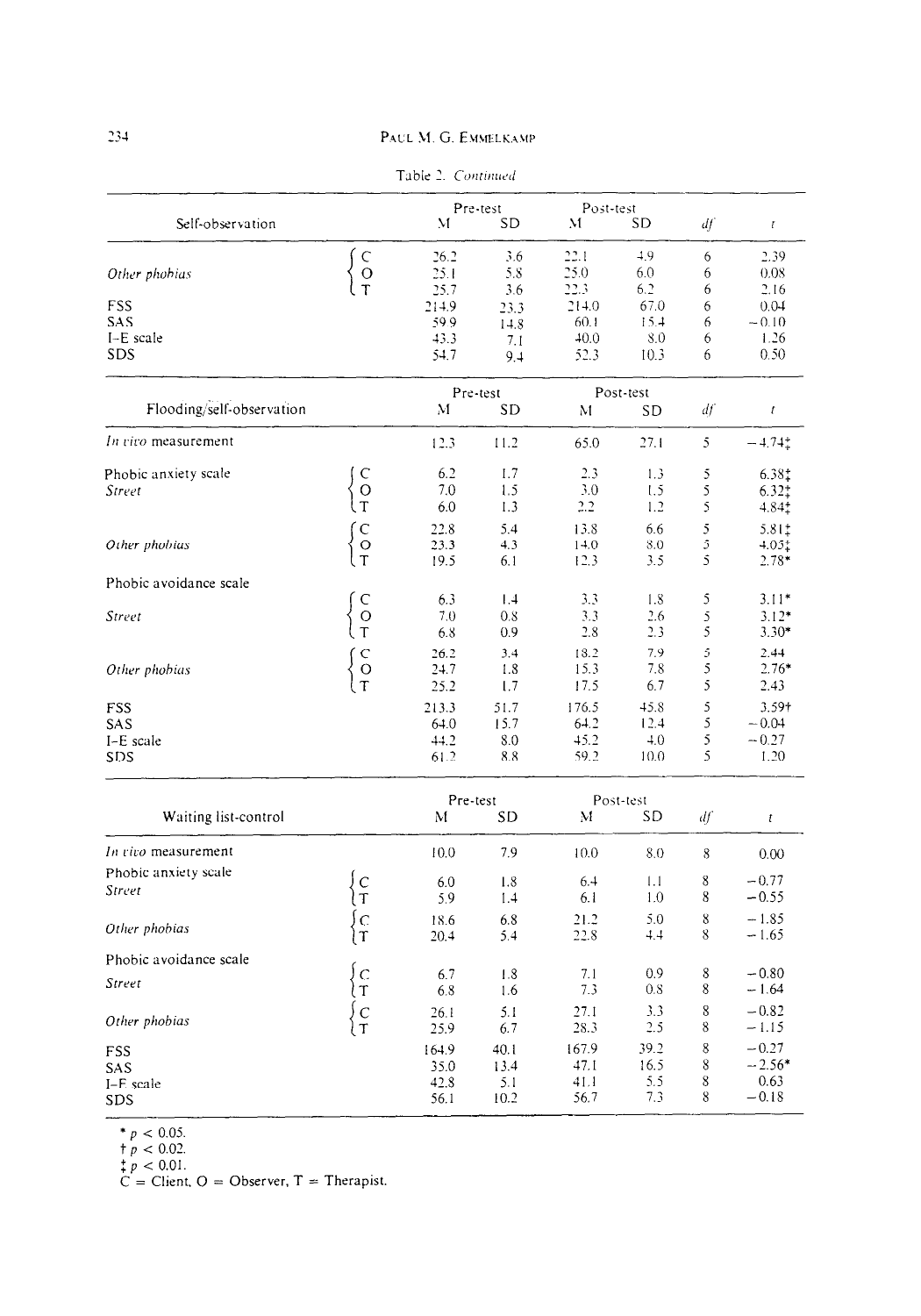At the end of the treatment. it was shown that each of the three methods. flooding. selfobservation and Roodingjself-observation, resulted in significant improvement on a number of scales. whereas the waiting-list control group showed no improvement on any variable. and even showed a deterioration on the SAS (see Table 2).

|                        |                 |      |         |      | $T_1$ vs. W $T_2$ vs. W $T_3$ vs. W $T_1$ vs. $T_2$ , $T_3$ vs. $T_1$ , $T_3$ vs. $T_2$ |      |
|------------------------|-----------------|------|---------|------|-----------------------------------------------------------------------------------------|------|
| In vivo measurement    |                 | 0.05 | $+0.10$ | 0.01 | 0.01                                                                                    |      |
| Phobic anxiety scale   |                 |      |         |      |                                                                                         |      |
| Street                 |                 | 0.05 | 0.01    | 0.01 |                                                                                         |      |
|                        | $\mathbf{\tau}$ | 0.01 | 0.05    | 0.01 |                                                                                         |      |
| Other phobias          | $\mathsf{C}$    | 0.05 | 0.10    | 0.01 |                                                                                         | 0.01 |
|                        |                 | 0.10 |         | 0.10 |                                                                                         |      |
| Phobic avoidance scale |                 |      |         |      |                                                                                         |      |
| Street                 |                 |      | 0.10    | 0.10 |                                                                                         |      |
|                        | $\mathbf T$     | 0.05 | 0.05    | 0.01 |                                                                                         |      |
| Other phobias          |                 |      |         | 0.10 |                                                                                         |      |
|                        | $\frac{C}{T}$   | 0.10 | 0.01    | 0.10 |                                                                                         |      |
| <b>SAS</b>             |                 | 0.05 |         |      |                                                                                         |      |

Table 3. Significant comparisons on analyses of variance (Scheffe) at the post-test

 $T_1$  = Flooding,  $T_2$  = Self-observation,  $T_3$  = Flooding self-observation, C = Client,  $T$  = Therapist. Scales not shown yielded no significant differences.

In order to discover whether there were any differences between the individual conditions, an analysis of variance was applied to the change scores. At the intermediate test, no significant difference was found on any of the scales. Significant differences were, however, found at the post-test. The results of the analysis of variance and of the post-hoc analyses of Scheffe with regard to the post-test are given in Table 3.

There were significant differences on a number of variables between the treatment conditions taken individually and the waiting-list control group. No significant difference was found between flooding and self-observation

The combined flooding/self-observation treatment proved to be more effective than flooding on the *in vivo* measurement ( $p < 0.01$ ), and more effective than self-observation on the phobic anxiety scale—other phobias, as rated by the client ( $p < 0.01$ ).

In the period of three months between post-test and follow-up, 14 of the clients received further treatment which was adapted to their specific problems. The average number of sessions per client in this period was for the flooding treatment 6.7, for self-observation 2.8, and for flooding/self-observation 6.8.

A comparison of the results of the post-test and the follow-up shows that only the flooding/self-observation treatment resulted in a significant improvement on the phobic anxiety scale—other phobias, as rated by the client ( $t = 3.029$ ,  $df = 5$ ,  $p < 0.05$ ) and therapist ( $t =$ 6.445,  $df = 5$ ,  $p < 0.01$ ), and on the FSS ( $t = 2.610$ ,  $df = 5$ ,  $p < 0.05$ ). On the phobic anxiety scale-other phobias, as rated by the therapists, the flooding/self-observation treatment led to a significantly greater improvement than the other treatments ( $F = 5.41$ ,  $p < 0.02$ ).

#### DISCUSSION

The most important results of this investigation are that all treatment conditions resulted in a significant improvement on a number of variables. in contrast to the waitinglist control group, and that no difference in effectiveness was found between the self-obser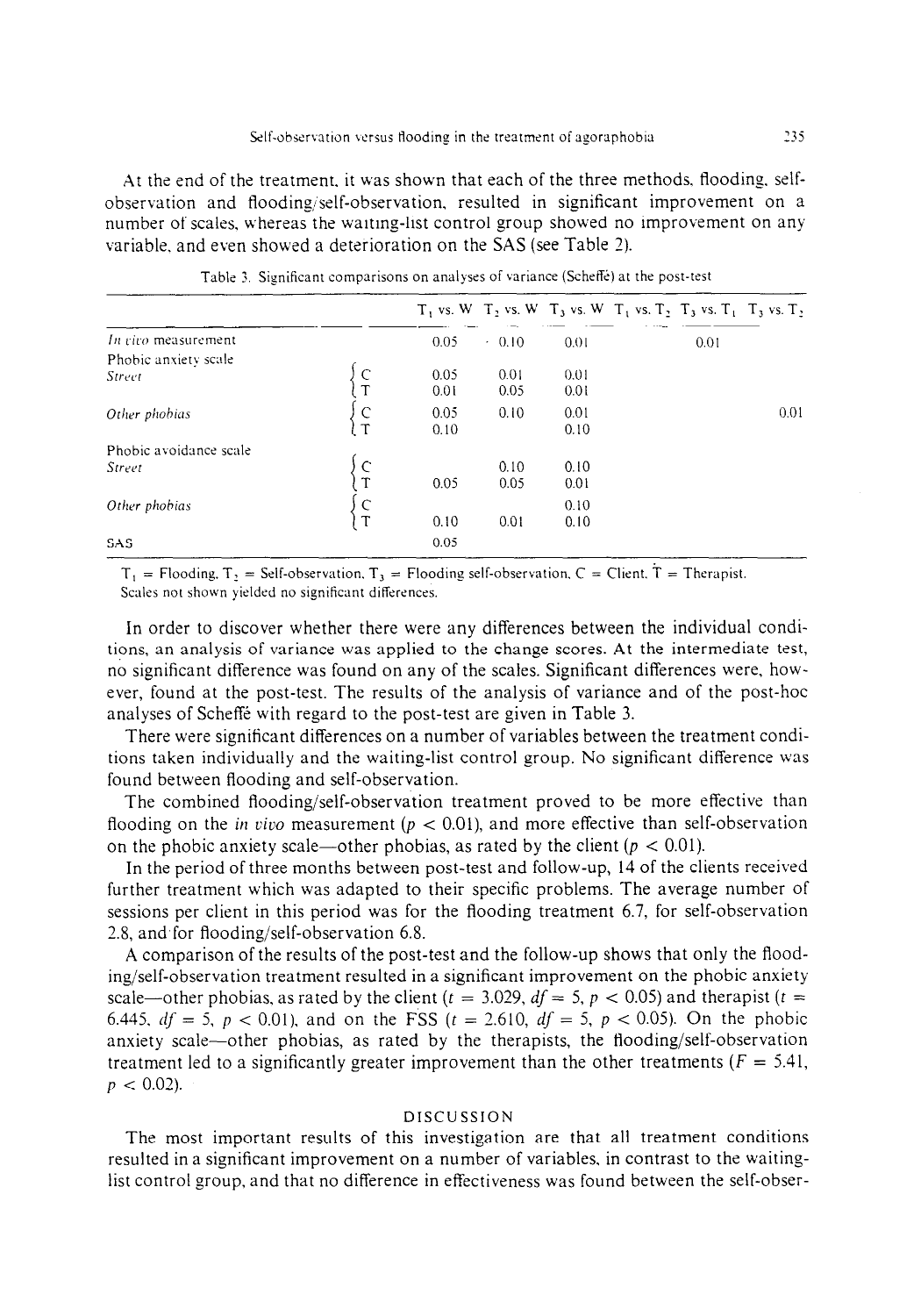vation and the flooding treatments. In addition, the results suggest that a combined flooding self-observation treatment is more effective than each of the individual treatments. The improvement can perhaps best be demonstrated by means of the  $\hat{i}n$  vivo measurement: at the beginning of the treatment, the clients were able to walk outside without feeling tense for an average of  $10.6$  min; at the end of the treatment, this period was on the average 10 min for the bvaiting-list control group. 46.9 min for the flooding group. 45.4 min for the self-observation group, and 65 min for the flooding self-observation group. Within each treatment condition, however, large individual differences existed.

At the post-test the mean improvement on the main phobia scale. as rated by the client (anxiety and avoidance combined) was 2.7 for flooding,  $3.2$  for self-observation and 3.5 for flooding/self-observation. In comparable previous studies with agoraphobics the mean improvement on this scale after 16 hr of flooding in imagination and in vivo was  $3.4$  (Stern and Marks. 1973) and after 12 hours of flooding in vivo 2.3 and 3.2 for structured and unstructured groups respectively (Hand. Lamontagne and Marks, 1974).

The fact that no difference in effect was found between the flooding and self-observation methods is of importance for clinical practice. In the first place, this means that experiencing anxiety. such as occurs in flooding. is not a requisite for the successful treatment of agoraphobia, as self-observation results in an equal improvement. In the second place, it has been shown that agoraphobics can be helped with a minimum of intervention on the part of the therapist.

The self-observation and flooding methods differ with respect to the role played by the therapist. With flooding. it is the therapist who carries out the treatment, while the selfobservation it is the client himself: the therapist teaches the client a method of treatment, so that the client can carry out his own therapy. If a phobic patient is not regarded as someone with an isolated phobia but as someone who can be characterized by an avoidance of all anxiety-arousing situations (Andrews, 1966: Palmer, 1972), acquiring self-control ought to bc very important especially for this group.

As the follow-up showed, the combined flooding/self-observation treatment produced a significant improvement on the phobic anxiety scale-other phobias and on the FSS. This could mean that in the course of the treatment the clients developed a general strategy for coping with anxiety-arousing situations. An interesting fact in this connection is that during and after the experimental period some of the clients of their own accord applied the same method (graded practice) in other situations than the street-for example the bus, a department store. etc.

In a number of cases the treatment produced problems. With a few clients undergoing flooding, it proved to be impossible for them to walk outside alone for  $45$  min; they came back in panic after a few minutes and could not be persuaded to go out again immediately. After an experience of this kind, two of the clients decided to give up the treatment. Clients also reacted differently to flooding in the imagination. Some of them reacted extremely emotionally. while for other clients it appeared to be impossible after a few sessions to feel anxiety during flooding in the imagination, although actual walking in the street did still arouse anxiety.

Some of the clients undergoing the self-observation treatment did not send in their notes in time and had to be pressed to do so by the therapist. A few clients did not return immediately ivhen they began to feel tense. In those cases where the client forced himself to stay outside for a long time, the distinction between self-observation and flooding in vivo becomes **vague.**